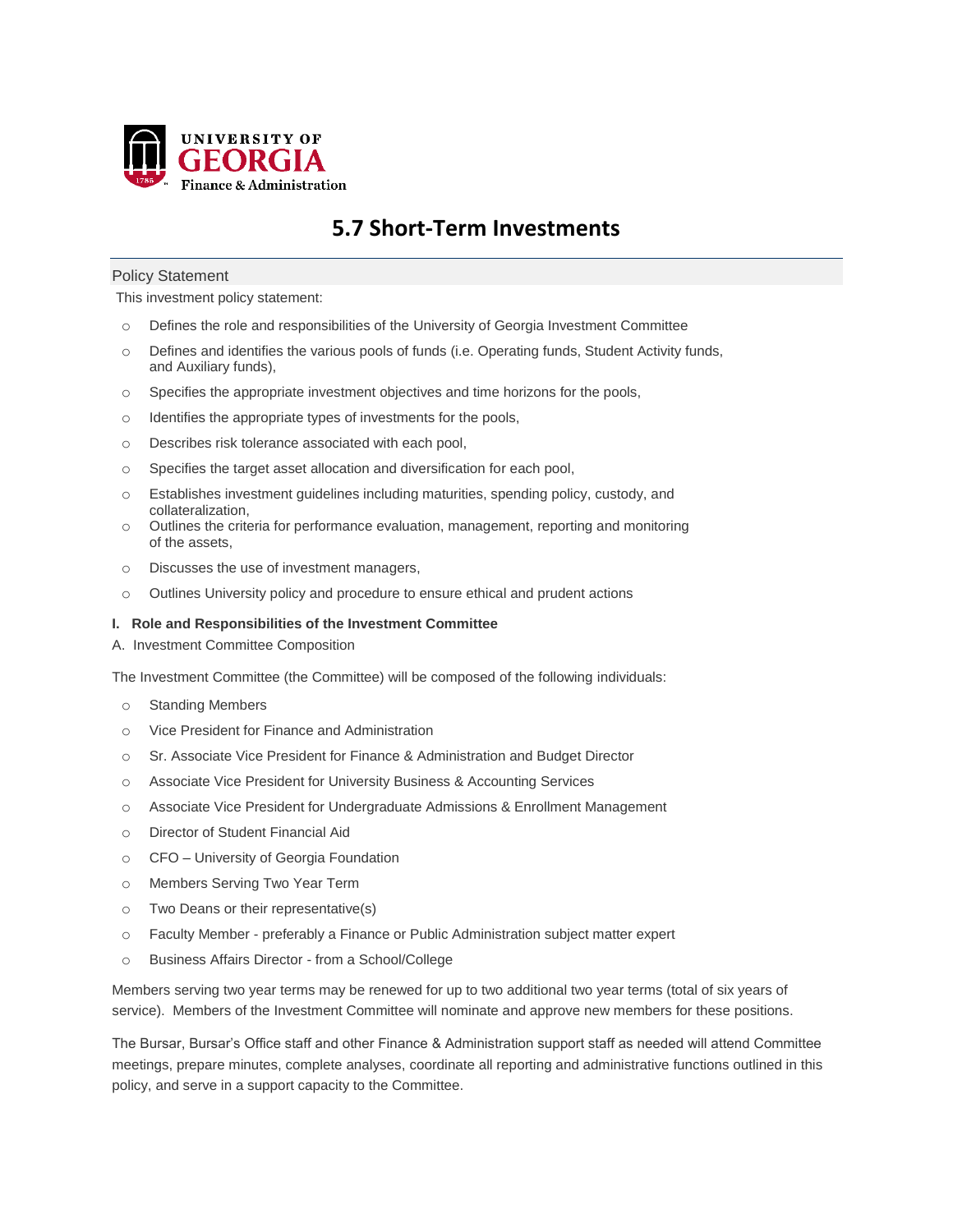# B. Role and Responsibilities of the Investment Committee

The Committee will have standing meeting in February and September of each year. The Bursar's Office will prepare quarterly investment performance reports and distribute to the Committee members. The Committee will review investment performance of external consultants or investment managers and based on those reviews, assess the need to add or delete consultants or investment managers. The Committee will be involved in the interview and selection of any consultants or investment managers. The Committee may also call a meeting at any other time. At the February meeting, the Committee will conduct an investment policy review and propose modifications to the Vice President for Finance and Administration. At the September meeting, the committee will review the annual investment report covering the period July 1 to June 30 which is required by the Board of Regents. The report is due by October 31 of each year in accordance with the Board of Regents Investment Policy. The Committee was established to assist University management in fulfilling its fiduciary investment responsibilities. The Committee shall:

- o Review investment goals, objectives, and policy to ensure compliance with Board of Regents requirements and other applicable policies and recommendations.
- o Meet with external financial services firms at least twice per year to receive performance reports and monitor performance relative to objectives set forth in investment policy and by comparison by stated benchmarks and other appropriate indices.
- o Work with Finance & Administration staff to assess performance of existing firms, review fee structures and other costs, and interview external financial services firms as needed.
- o Work with Finance & Administration staff and external financial services firms to review and recommend:
	- o Changes and improvements with respect to investment goals, objectives, policy and procedure, including suggestions for the University to bring to the University System of Georgia Investment Committee.
	- o Changes and improvements to endowment spending limits and other endowment management matters.

The Committee may call other meetings as needed to conduct the business of the Committee.

The Bursar's Office will work with investment advisors and managers to obtain and distribute quarterly performance reports to the Committee members.

## **II. Investment Objectives**

- o The investment objectives outlined in this policy apply to operating, student activity and auxiliary funds.
- o These funds are deposited in interest earning accounts or income producing investments at all times.
- o Funds in excess of current or near term needs are invested as outlined in this policy.

#### Primary Objective

o The primary investment objective is the preservation of principal.

## Secondary Objective

o The secondary objective shall be to provide a competitive market rate of return while maintaining periodic cash needs. It is anticipated that liquidity will be met through maturities, portfolio structure, and interest income.

## **III. Investment Types**

Short-term investments shall be limited to fixed income securities. Investments will be in conformity with Regents policy and applicable federal and state laws (Georgia Code Sections 50-17-59 and 50-17-63). Funds in excess of immediate current needs are invested in one or more of the following investment vehicles, depending on available rates: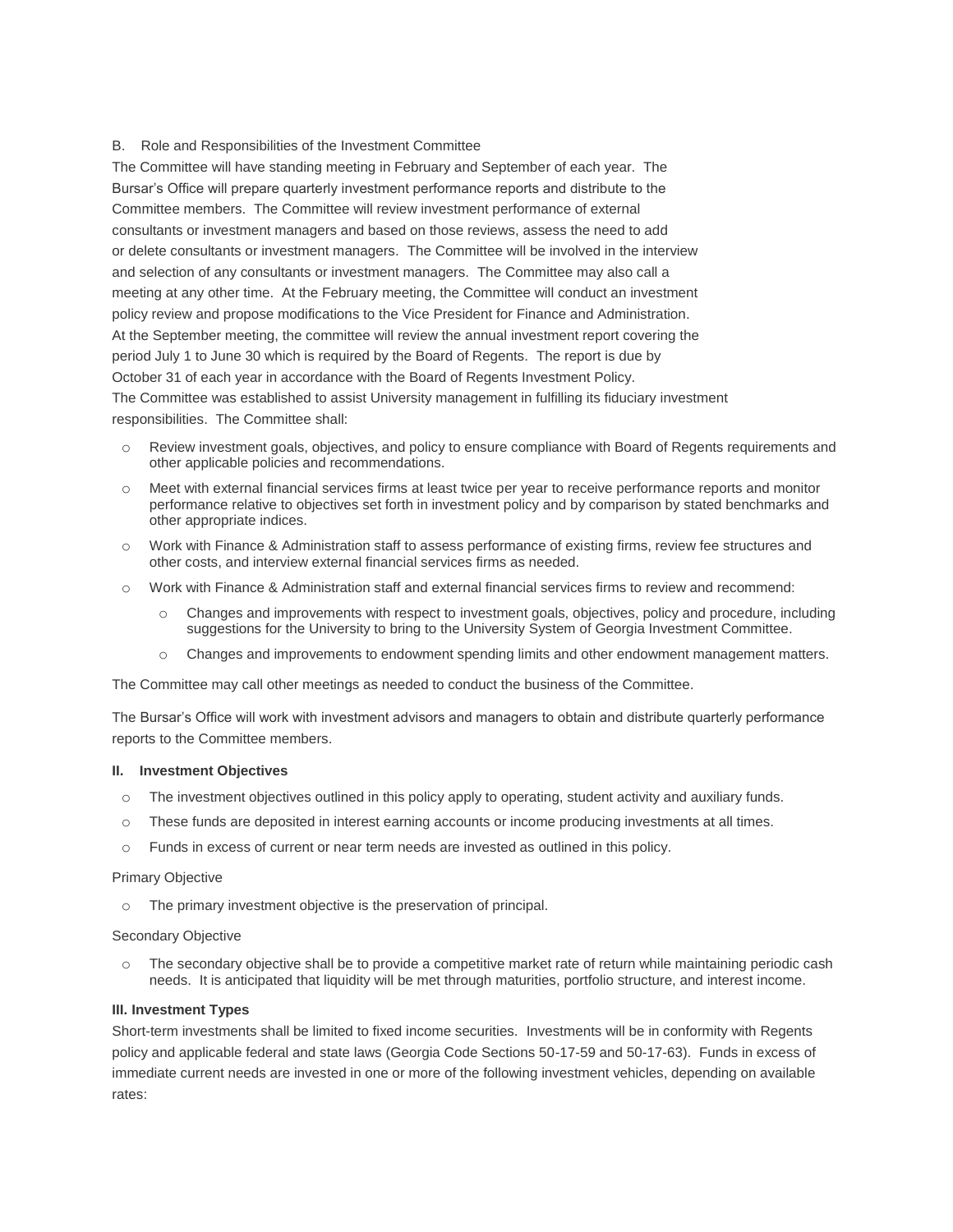- o Certificates of Deposit through domestic banks or Eurodollars
- o Bankers' Acceptances carrying the highest rating assigned to such investments by a nationally recognized rating agency.
- o Commercial Paper issued by a domestic corporation, providing the corporation has a
- o market capitalization equivalent to \$100 million.
- o Repurchase agreements and reverse repurchase agreements with authorized dealers and banks of the United States and its subsidiary corporations and instrumentalities or entities sanctioned or having a minimum of \$100 million in capital. Repurchase agreements must be collateralized by obligations authorized by the United States government having a market value of at least 110% of the investment.
- o U.S. Treasuries and any direct obligation of the U.S. Treasury (bills, notes, bonds, and strips.)
- o Obligations of U.S. Government agencies through discount notes or interest bearing bonds. Sample agencies are listed below:
	- i. Commodity Credit Corporation (CCC)
	- ii. Federal Farm Credit Bank (FFCB)
	- iii. Federal Home Loan Bank (FHLB)
	- iv. Federal Home Loan Mortgage Corporation (FHLMC)
	- v. Federal National Mortgage Association (FNMA)
	- vi. Government National Mortgage Association (GNMA)
	- vii. Resolution Trust Corporation (RTC)
	- viii. Tennessee Valley Authority (TVA)
	- ix. Student Loan Marketing Association (SLMA)
	- o Obligations issued by the state of Georgia or its agencies or other political subdivisions, counties or municipalities
	- o Obligations issued, assumed, or guaranteed by the International Bank for Reconstruction & Development or the International Financial Corporation (World Bank).

The University may also use the following short-term pooled investment funds, or other Regents authorized shortterm investment funds which meet the state of Georgia investment criteria:

- o Georgia Fund 1 (Local Government Investment Pool [LGIP])
- o Regent's Pooled Short-term Fund

#### **IV. Risk Tolerance**

Due to the short-term nature of these funds, investment emphasis will be placed on preservation of principal, maintenance of liquidity to meet cash requirements, and maximization of current income.

#### **V. Investment Guidelines**

A. Asset Allocation and Diversification

Investments will be diversified so as to eliminate the risk of loss from over concentration of assets in a specific maturity, issuer, or class of security. Maximum limits by class of security are as follows:

Certificates of Deposit **50%**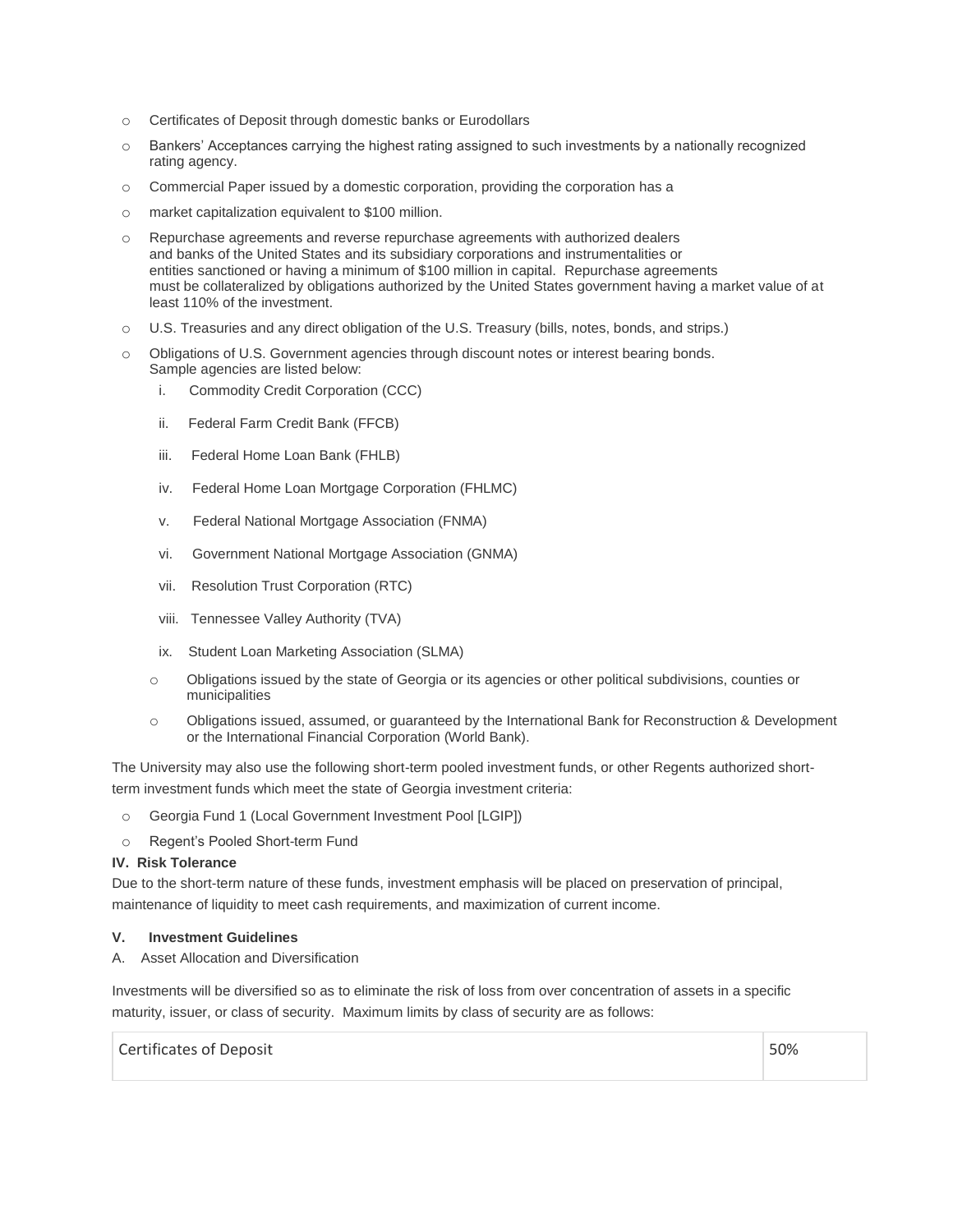| Bankers' Acceptances                         | 50%  |
|----------------------------------------------|------|
| <b>Commercial Paper</b>                      | 50%  |
| <b>Repurchase Agreements</b>                 | 50%  |
| Georgia Fund 1 (LGIP)                        | 50%  |
| Managed (Regents approved Short-term Funds   | 50%  |
| <b>GA County or Municipality Obligations</b> | 50%  |
| U.S. Treasury Obligations                    | 100% |
| U.S. Government Agency Securities            | 100% |

The portfolio should not hold more than 20% in any one issuer, except U.S. Treasury and other federal government issuances and obligations.

# B. Maturity

Maximum maturities by class of security are as follows:

| U.S. Treasury Obligations             | 3 years  |
|---------------------------------------|----------|
| U.S. Government Agency Securities     | 3 years  |
| GA County or Municipality Obligations | 1 year   |
| <b>Commercial Paper</b>               | 270 days |
| Bankers' Acceptances                  | 180 days |
| <b>Repurchase Agreements</b>          | 180 days |
| <b>Certificates of Deposit</b>        | 90 days  |

Portfolio maturities will be staggered to provide liquidity to meet cash needs. The average life of a short-term fund (e.g. Regents Pooled Short term fund), managed by an external investment manager, will not exceed two years. For securities where interest rates are adjusted periodically, the reset date will be used to determine the maximum maturity date.

The weighted average maturity of the Georgia Fund 1 (LGIP) changes each month but cannot exceed 60 days.

C. Credit Quality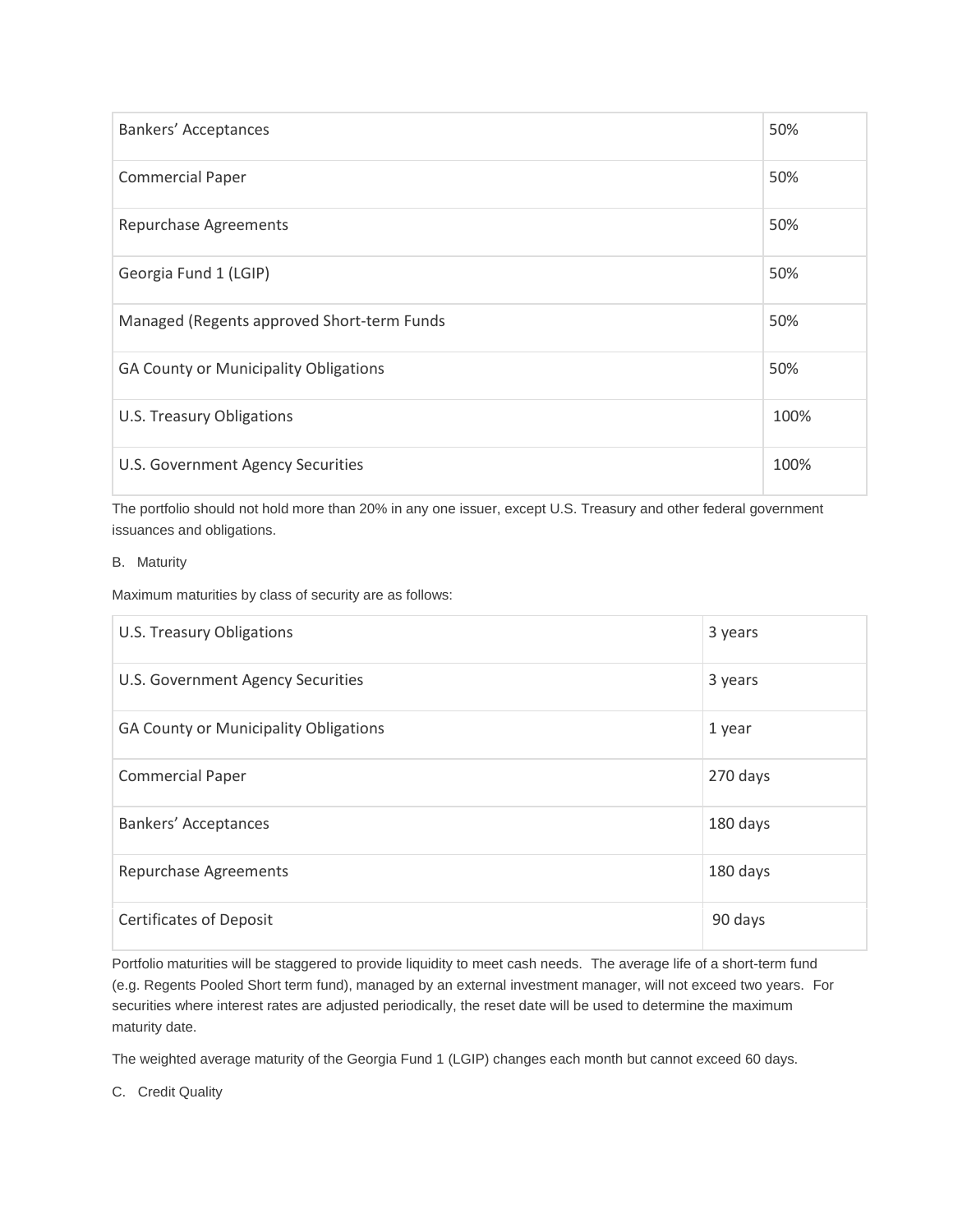Rating systems of Standard and Poor's and Moody's will be used to evaluate credit quality. Any security with a split rating between agencies will be considered as only the lower of the two ratings. The following minimum credit ratings will be used to achieve credit quality:

- o Certificates of Deposit A+/A1
- o Commercial Paper A-1/P-1
- o Corporate Obligations A+/A1
- o Repurchase Agreements –underlying collateral meets all foregoing requirements
- o State issuances A+/A1
- o World Bank Obligations A+/A1
- D. Spending Policy

Investment of operating funds does not require a spending policy.

E. Collateralization

 As provided by Georgia Code Section 50-17-59, all depositories, where funds of the Board of Regents of the University System are held in time deposits, shall either give a depository bond in some acceptable security company qualified to do business in Georgia, or, in lieu thereof, may deposit with some other depository satisfactory to the Treasurer of the Board of Regents, securities of the following classes, the current market value of which shall be equal to or in excess of the amount of the time deposits:

- 1. Direct obligations of the United States Government
- 2. Obligations unconditionally guaranteed by the United States Government
- 3. Direct obligations of the State of Georgia
- 4. Direct obligations of any political subdivision of the State of Georgia

Georgia municipal, county, or State of Georgia Authority Bonds acceptable to the Treasurer of the Board of Regents.

F. Custody/Safekeeping

All investment accounts will be held in the name of the University of Georgia or The Board of Regents of the University System of Georgia, by and on Behalf of The University of Georgia. Investments may be in the University's name, may be held by the investment's counterparty in the University's name or may be held by the investment's counterparty's trust department or agent, but not in the University's name. Book entry securities are preferred to physical delivery securities.

## **VI. Use of Investment Managers or Consultants**

The University currently invests in the State of Georgia Local Government Investment Pool, managed by the Office of the Treasury and Fiscal Services, and also a Short-term Investment account approved by the Board of Regents and managed by SunTrust Management. The institution considers the following criteria in selecting an investment manager:

- o Professional background and experience
- o Investment philosophy relative to the institution's stated investment objectives
- o Organizational structure and overall product line
- $\circ$  Control with respect to ensuring that individual managers adhere to policy objectives and quidelines
- o Total size of managed assets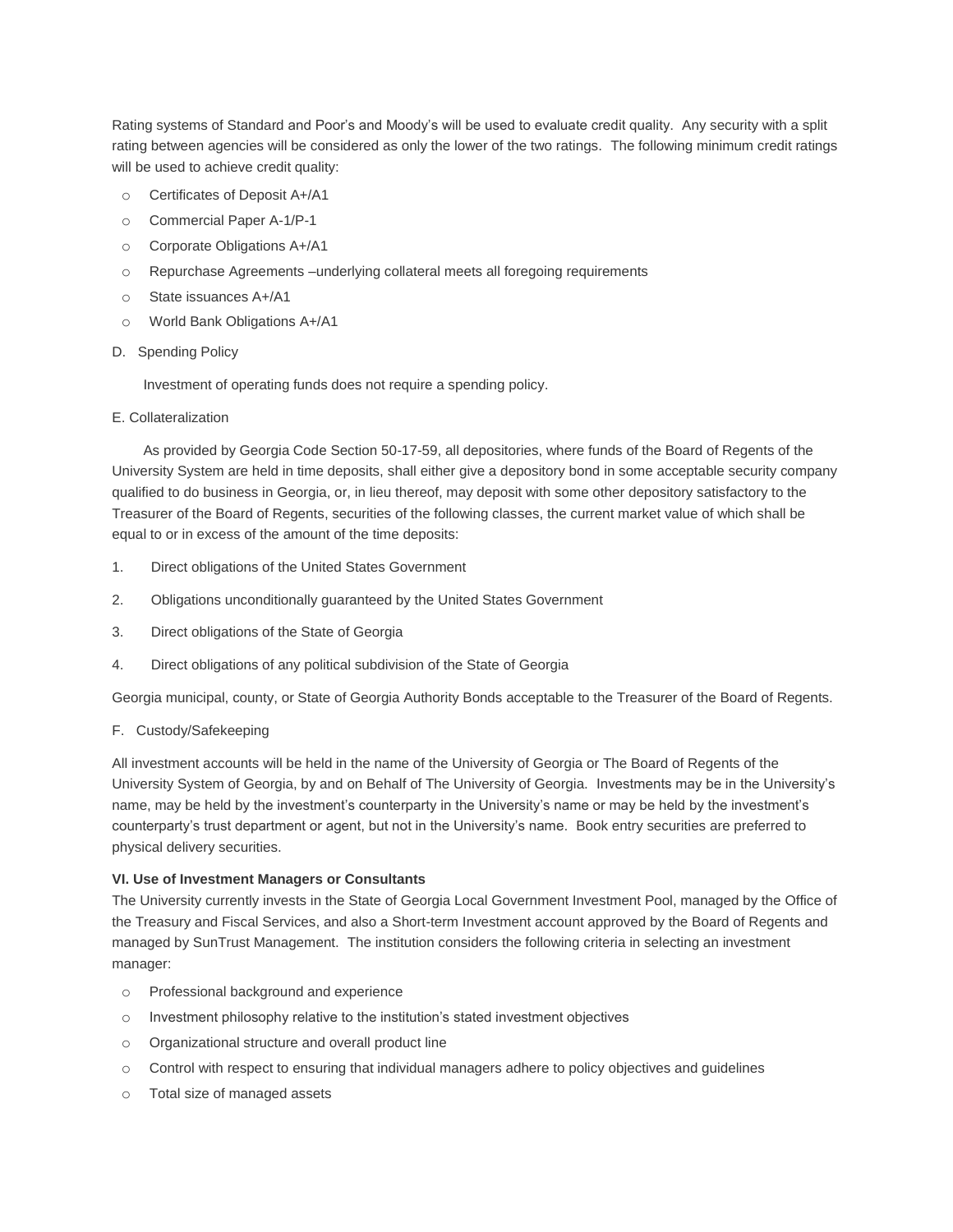- o Record of performance measured against appropriate benchmarks
- o Ability to communicate results effectively and in timely fashion

For investment management or consultant relationships that fall outside of the Georgia Fund 1 and Regents Shortterm Fund, the University will formalize any relationships with the respective manager or consultant. This will be accomplished through a contract or memorandum of understanding, signed by the University and the investment manager or consultant and will adequately document the expectations and responsibilities of each entity in the investment relationship.

## **VII. Policy to Ensure Ethical and Prudent Action**

The University understands the importance of establishing an investment policy that fosters sound and prudent judgment and fiduciary responsibility in the management of assets. There can be no guarantees about the attainment of the goals or investment objectives outlined here. Personnel involved in the investment functions will be held to the "prudent person" standard and will be responsible for establishing and maintaining internal controls. Training and education is also a requirement of sound investment management.

## A. Prudent Action

The standard of prudence to be used by University personnel shall be the "prudent person" standard and shall be applied in the context of managing an overall portfolio. University personnel will act in accordance with written procedures and will exercise due diligence. The "prudent person" standard is understood to mean the following:

"Investments shall be made with judgment and care, under circumstances then prevailing, which persons of prudence, discretion and intelligence exercise in the management of their own affairs, not for speculation, but for investment, considering the probable safety of their capital as well as probable income to be derived."

B. Internal Controls

The University strives to eliminate the opportunity for collusion by requiring separation of duties and control of safekeeping of assets, and adequate documentation of investment transactions.

## Reason for policy

This policy statement outlines the goals and investment objectives of the short-term investment assets administered by the University of Georgia. This policy statement is intended to provide guidelines for those responsible for monitoring these assets.

#### Procedures

1) Separation of functions –

**Separate the transaction authority from the accounting and record keeping authority.** The Director of the Bursar's Office will make investment transaction recommendations to the Associate Vice President and Controller or the Vice President for Finance and Administration. Investment transaction approval will be made in writing. Changes in investment policy, investment type, asset allocation, or diversification will be recommended by the Investment Committee and require approval of the Vice President for Finance and Administration.

Once investment transactions are approved, the Director of the Bursar's Office will initiate the transfer of funds to the approved investment via electronic banking software. The electronic funds transfer requires dual control so that the Bursar's Office will initiate the transfer, but the transfer must be approved and finalized in the banking software by the Accounts Payable Manager after reviewing the written investment transaction approval signed by either the Associate Vice President and Controller or the Vice President for Finance and Administration. The banking software will require each user to sign on the system with a unique user id and password and the software must not allow the same user that initiated the transfer to also approve it.